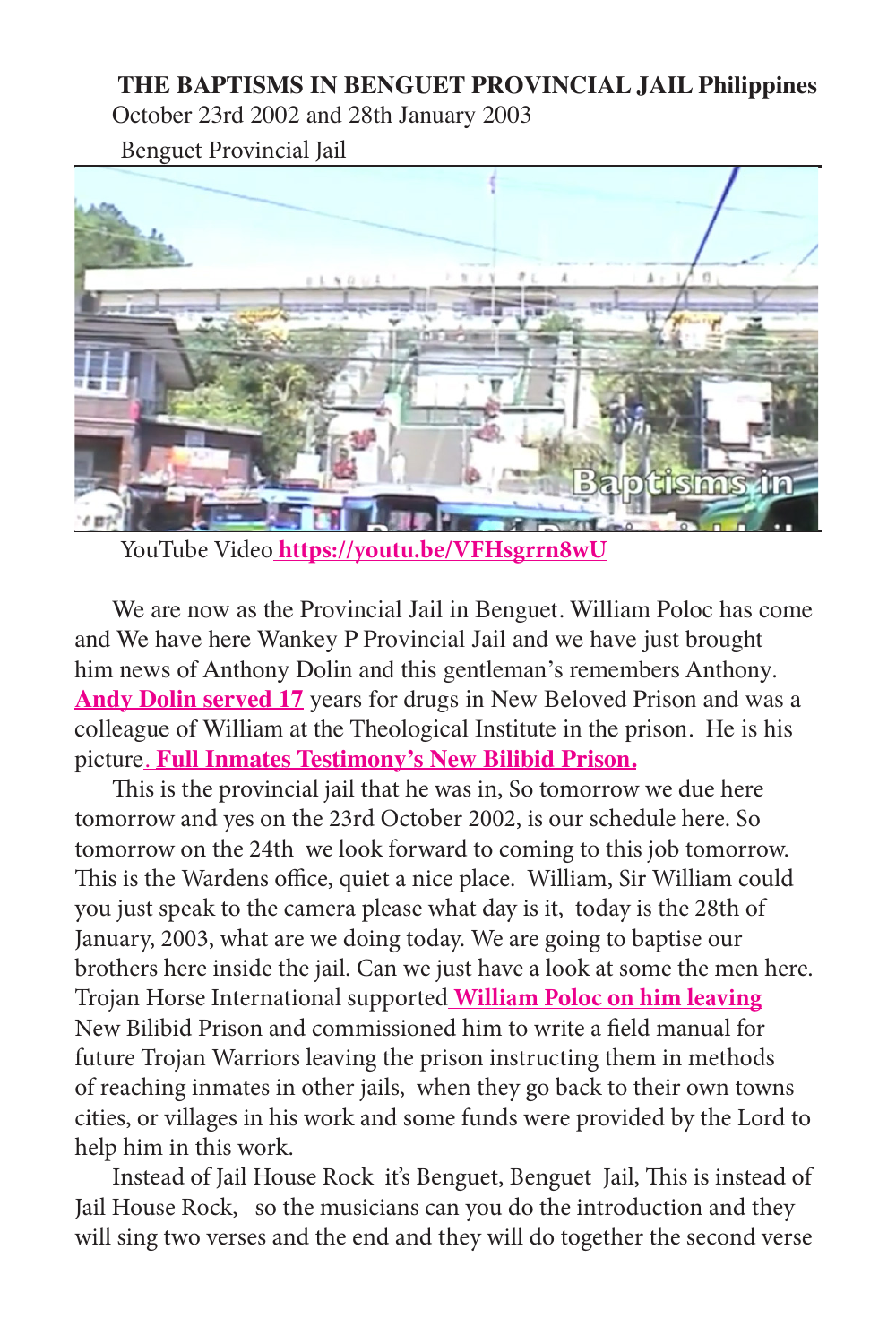so and then you end in Tagalog. (Music Spirit of The Lord Come Down) Spirit off The Lord Come Down

1 Spirit of the Lord Come down E Cshrp/min Anoint me to proclaim A B The wonders of my God and King E Csharp/min Jesus is his name A B Chosen by the Father delighting in his Son A B E Csharp/min Set apart by the Spirit, our living God in one  $\mathbf A$  B E

2 Salvation is the answer to those in desperate need life giving inspiration our Jesus came to bring

Chosen by the Father Redeemed by the Son Set apart by the Spirit, our living God in one.

Let me tell you now the story from ancient times was told There's never been a love like this before

3 Jesus shed his precious blood In love he calls to you Listen to my words he say's I'm in love with you

Riff

4 If you believe in me I'll give you every thing My life my all my every thing All you'll ever need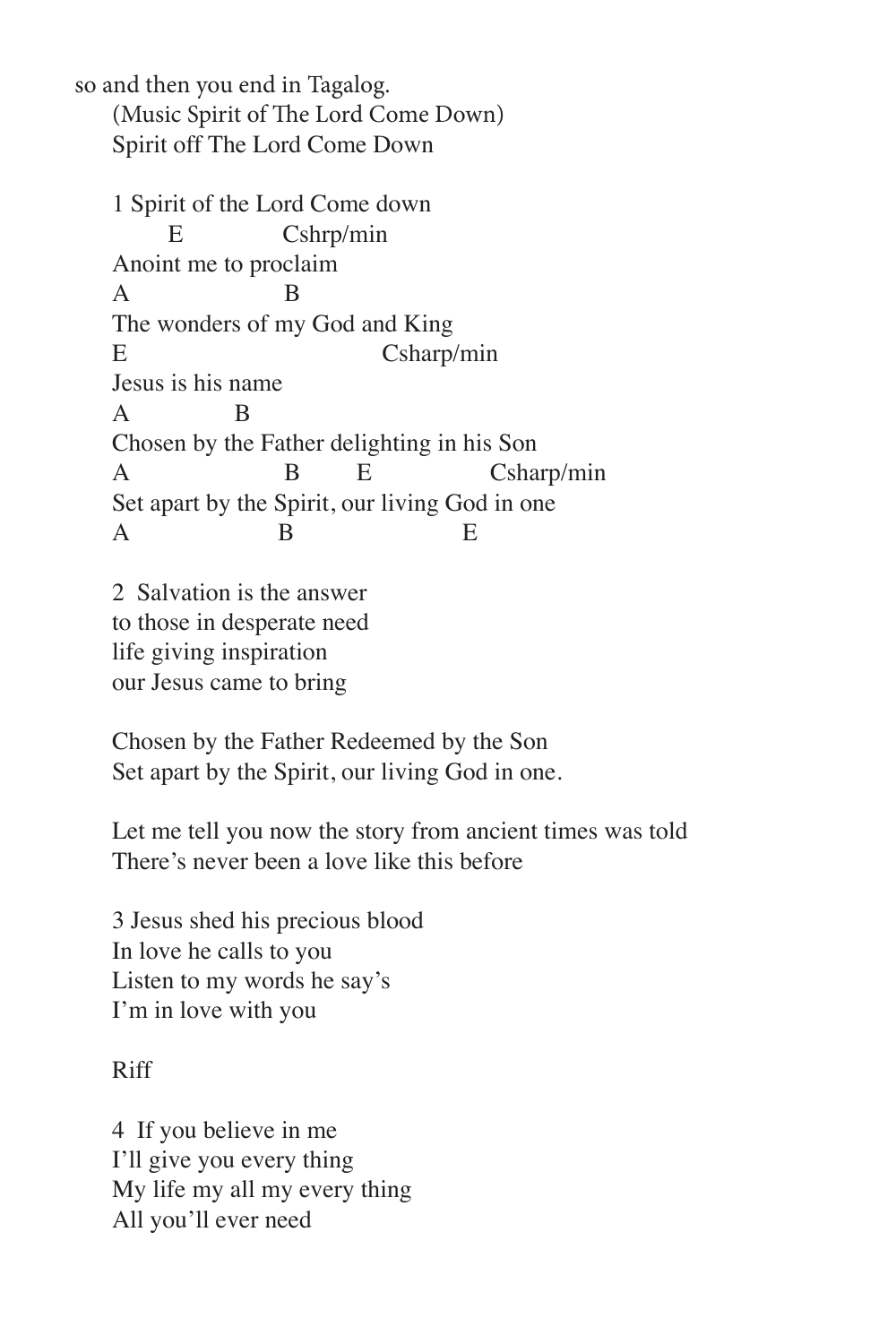He'll tell you that he loves you and say lovely words to you He'll tell you he loves you all the time.

So well tell him that we love him and give our hearts to him We'll worship him and adore him -Give Jesus's love to him

Repeat, 'So well tell' etc

Words Music DC October 2000

William had worked hard in Benguet provincial Jail teaching these inmates the gospel of our Lord Jesus Christ and upon confession of their faith in the Lord Jesus Christ and turning from their past sinful way of life were baptized by immersion within Benguet jail there were eight souls that day and William continued to support them by his frequent visits to the president here we are to baptize them we improvised by an old oil drum which is used within the prison and here comes the first inmate to be baptized. I tell them what we are about to do and he steps into the barrel I tell him the waters cold so I say upon confession of your faith in the Lord Jesus Christ I baptize you in the name of the Father, Son and Holy Spirit. And the water flood over from the barrel. And the next candidate comes forward. Now upon confession for your faith I will baptize you in the name of our Lord Jesus Christ, I baptize you in the name of the Father the Son and Holy Spirit and the next candidate. On confession of your faith I will baptize you in the name of the Father the Son of the Holy Ghost.

The next candidate comes forward. we can need more water in the barrel as it overflows. I baptize you in the name of our Lord Jesus Christ in the name of the Father Son and Holy Spirit

I baptise you in the name of the Father Son and Holy Spirit. Hold on a moment. Right on confession of your faith I baptize you in the name of the Father Son and Holy Spirit now I come upon confession of your faith I baptize you neither Father Son and Holy Spirit the next one now upon confessional fuel faith in the Lord Jesus Christ I baptize you in the name of the Father Son and Holy Spirit. So that was it they are baptized and now we take their names so that we can issue a baptismal certificate and there's William [Music] 28th January 2003.